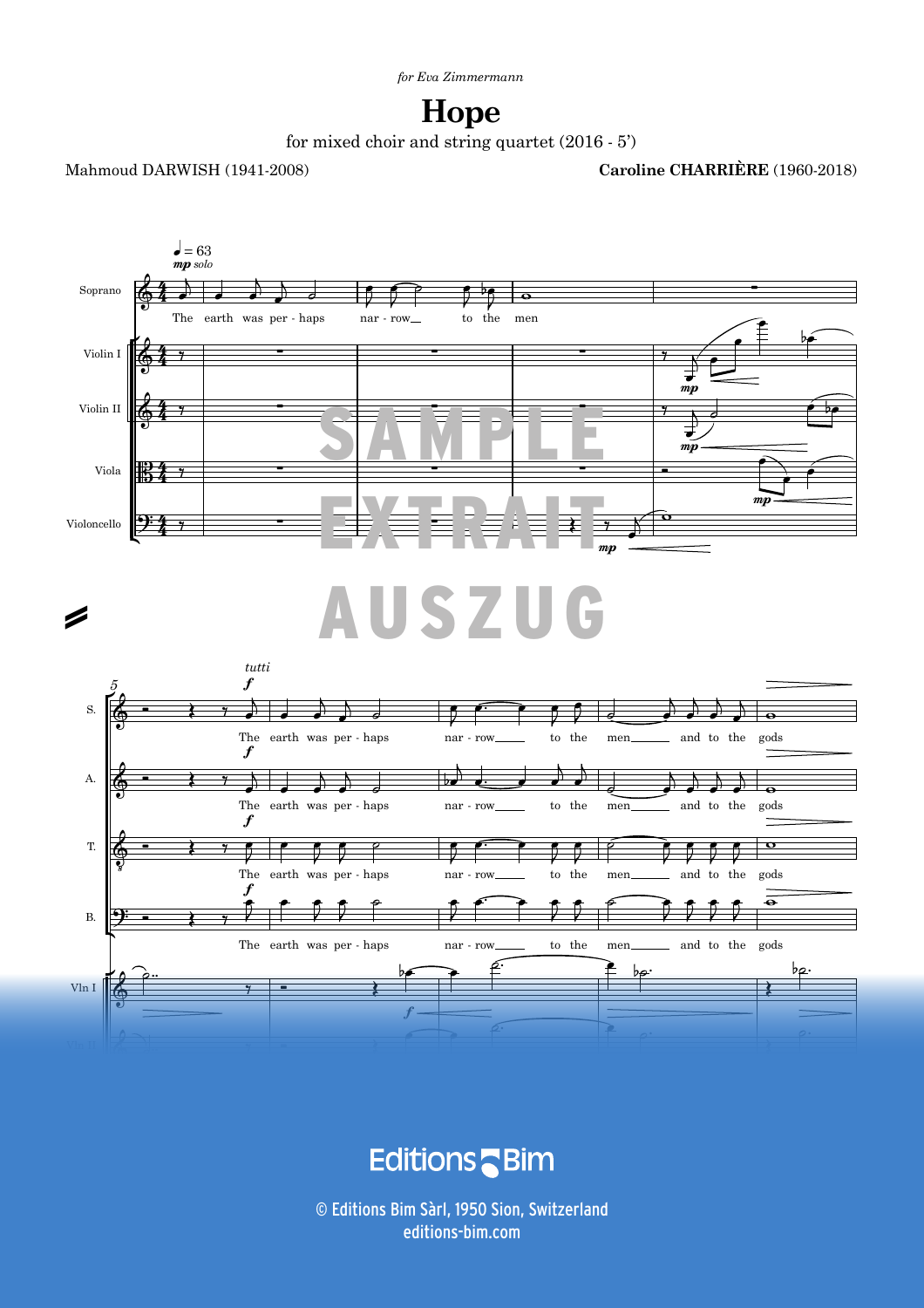





E **ditions**  $s$  - Bim

4 *Unauthorized duplication is illegal. © Editions Bim - C. Charrière, Hope* V115b editions-bim.com© Editions Bim Sàrl, 1950 Sion, Switzerland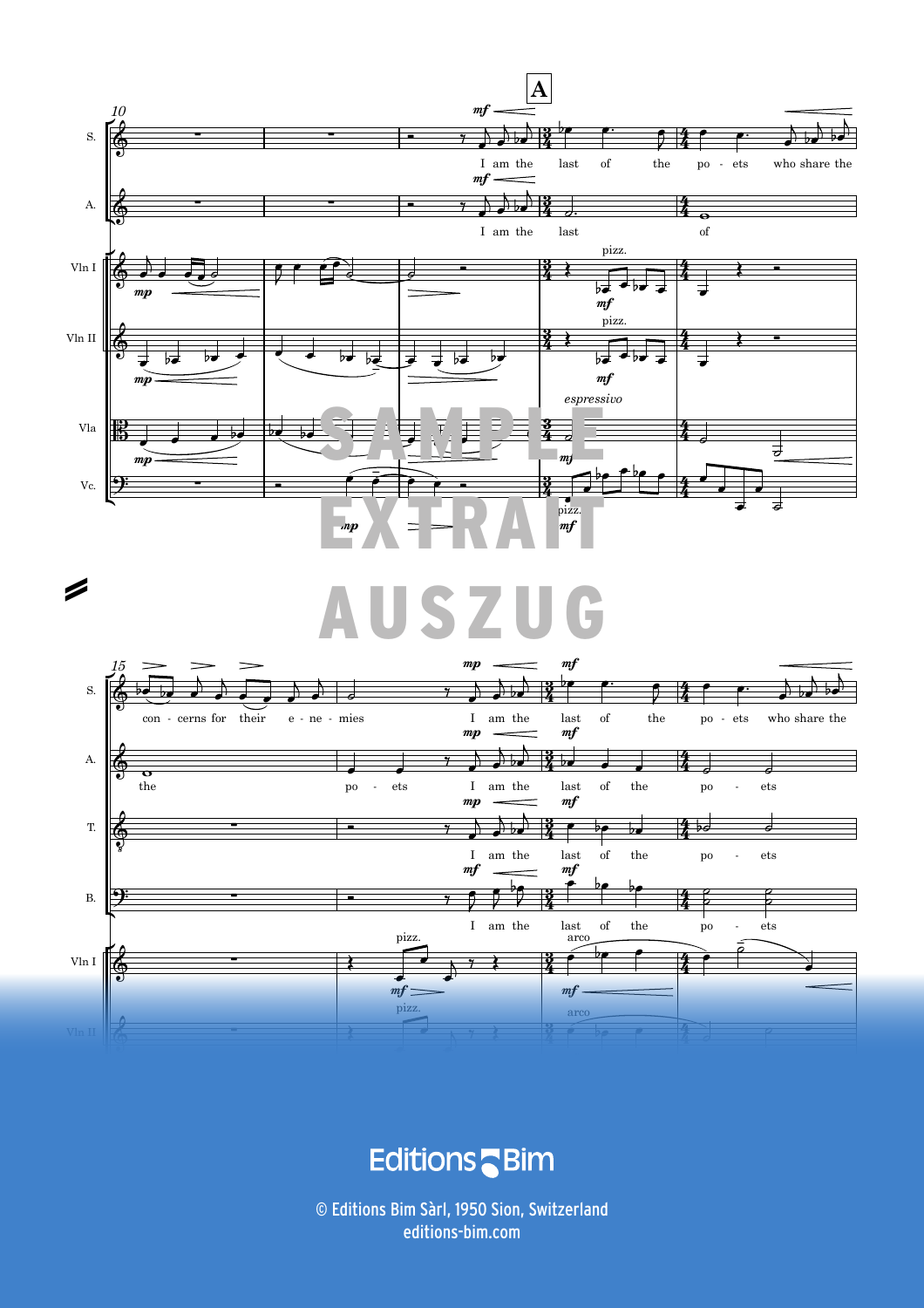

**Editions** Bim

V115b *Unauthorized duplication is illegal. © Editions Bim - C. Charrière, Hope* 5 editions-bim.com© Editions Bim Sàrl, 1950 Sion, Switzerland